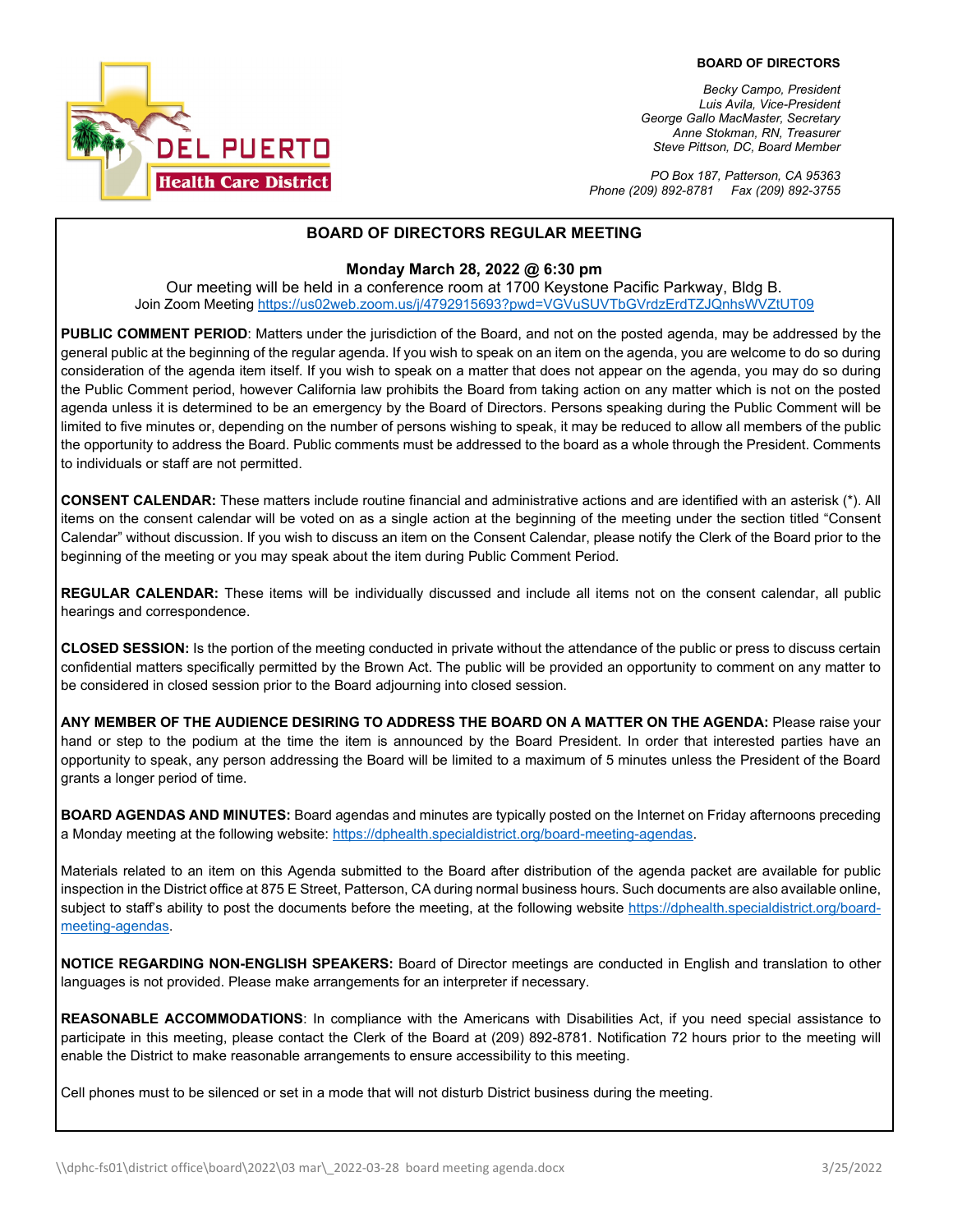# **Del Puerto Health Care District Board of Directors March 28, 2022 Board Meeting Agenda Page 2 of 3**

#### 1. **Call to Order**

2. **Pledge of Allegiance** 

#### 3. **Board of Directors Roll Call**

#### 4. **Reading of the** *Draft* **Mission Statement**

*"The District's primary mission is to deliver quality, personalized, and compassionate health care and build partnerships that expand healthcare services for our West Side communities."*

- 5. **Public Comment Period** *[Members of the public may address the Board on any issues on the Consent Calendar and items not listed on the agenda that are within the purview of the District. Commends on matters that are list on the agenda may be made at the time the Board is considering each item. Each speaker is allowed a maximum of five minutes. Board members may not comment or acting on items not on the agenda.]*
- 6. **Declarations of Conflict** *[Board members disclose any conflicts of interest with agenda items]*

#### 7. **Approval of Agenda Action**

*[\*Directors may request any consent calendar item be moved to regular calendar or change the order of the agenda items.]*

| 8.  | <b>Public Hearing #5 - Election Zones (Final Map Selection)</b>                                                                                                                                                                                                                                                                                       |                                                                                                                                                                    |                                                                                | <b>Action</b>                           |                                                 |
|-----|-------------------------------------------------------------------------------------------------------------------------------------------------------------------------------------------------------------------------------------------------------------------------------------------------------------------------------------------------------|--------------------------------------------------------------------------------------------------------------------------------------------------------------------|--------------------------------------------------------------------------------|-----------------------------------------|-------------------------------------------------|
| 9.  | Consent Calendar* [Routine committee reports, minutes, and non-controversial items]<br>A. *Approve Board Meeting Minutes February 28, 2022<br>*Accept Finance Committee Minutes February 23, 2022<br>В.<br>C. *Accept Financial Reports - February 28, 2022<br>D. *Resolution 2022-05 Increase Asset Replacement Fund                                 |                                                                                                                                                                    |                                                                                | <b>Action</b>                           |                                                 |
| 10. |                                                                                                                                                                                                                                                                                                                                                       | *Regular Calendar<br>A. *Any Consent calendar items moved to regular calendar<br>B. Salary Scale Increase Proposal<br>C. Resolution to Oppose Initiative 21-0042A1 |                                                                                |                                         | <b>Action</b><br><b>Action</b><br><b>Action</b> |
| 11. | <b>Reports</b><br>А.                                                                                                                                                                                                                                                                                                                                  | Employee Anniversaries & New Hires<br>Health Center:                                                                                                               | March<br>Lizandro Barragan, PA<br>Marisol Juarez-Pinon<br>Jacqueline Palominos | Years<br><b>New</b><br><b>New</b><br>10 |                                                 |
|     | B. West Side Health Care Task Force – Director Avila<br>Del Puerto Hospital Foundation - Director Mac Master<br>C.<br>Legislative Advocacy Committee – Director Avila and Campo<br>D.<br>Ambulance - Director, Paul Willette<br>Е.<br>Health Center - Manager, Suzie Benitez<br>F.<br>G. Administration - Administrative Director/CEO, Karin Hennings |                                                                                                                                                                    |                                                                                |                                         |                                                 |
|     |                                                                                                                                                                                                                                                                                                                                                       | 12. Strategic Planning                                                                                                                                             |                                                                                |                                         | <b>Discussion</b>                               |
|     |                                                                                                                                                                                                                                                                                                                                                       | 13. Director Correspondence, Comments, Future Agenda Items                                                                                                         |                                                                                |                                         | <b>Information</b>                              |